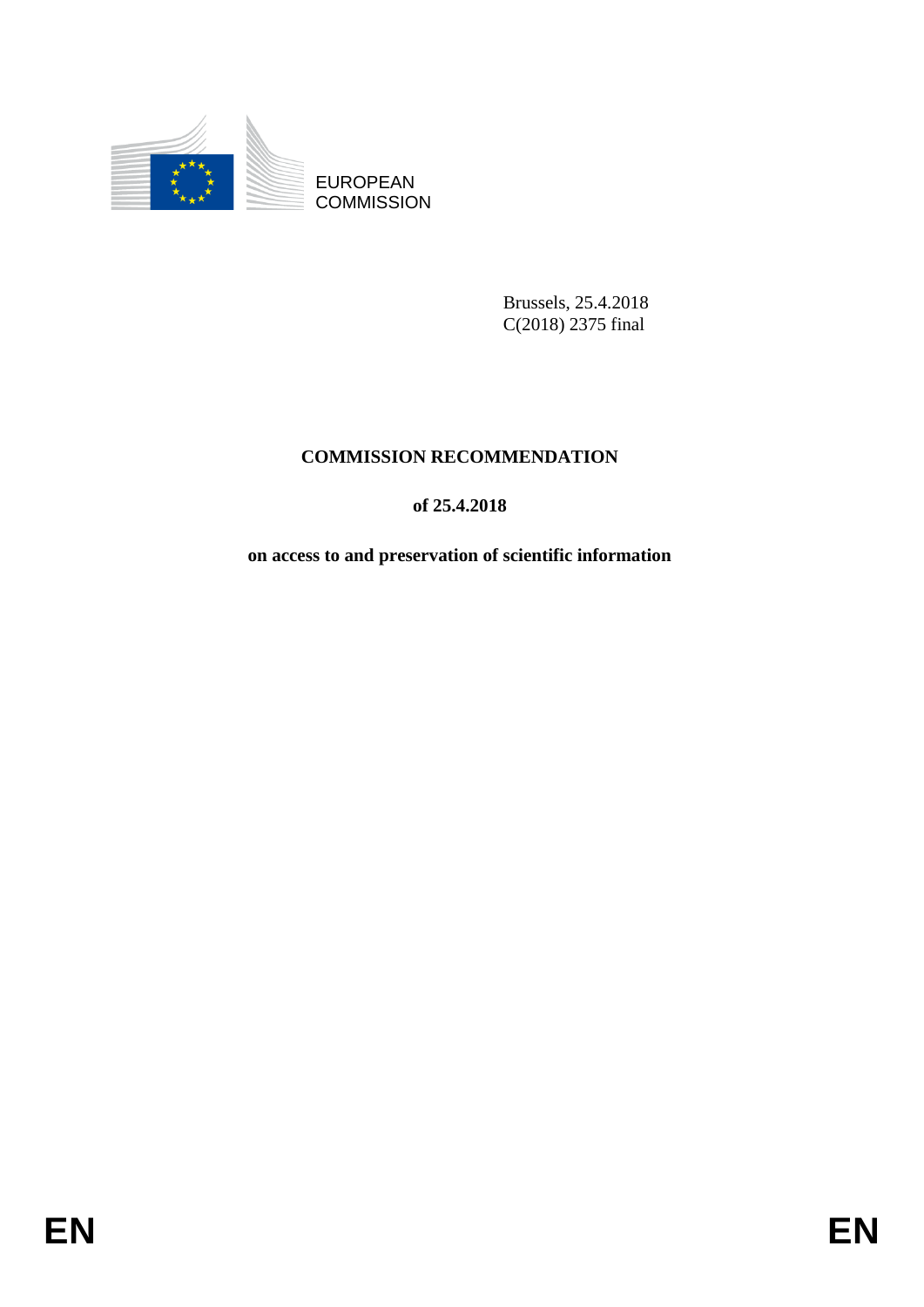#### **COMMISSION RECOMMENDATION**

#### **of 25.4.2018**

#### **on access to and preservation of scientific information**

#### THE EUROPEAN COMMISSION,

Having regard to the Treaty on the Functioning of the European Union, and in particular Article 292 thereof,

Whereas:

- (1) The European Commission adopted in July 2012 a scientific information package, consisting of the Communication "Towards better access to scientific information: Boosting the benefits of public investments in research<sup>"1</sup>, and of a Recommendation to the Member States on access to and preservation of scientific information<sup>2</sup>. Recommendation 2012/417/EU states that the Commission will review the progress made across the Union to assess whether further action is needed to achieve the objectives laid down.
- (2) The Communication "A Digital Single Market Strategy for Europe"<sup>3</sup> highlights the importance of data dissemination as a catalyst for economic growth, innovation and digitisation across all economic sectors, particularly for small and medium-sized enterprises (and start-ups) and for society as a whole. It recognises that big data and high-performance computing are changing the way research is performed and knowledge is shared, as part of a transition towards a more efficient and responsive open science<sup>4</sup>. It announces that the Commission would encourage access to public data to help drive innovation and work towards a research open science cloud as part of the European Cloud Initiative. In its mid-term review of the Digital Single Market Strategy<sup>5</sup>, the Commission announces its intention to further improve the "accessibility" and re-use of public and publicly funded data".
- (3) The Communication on the European Cloud Initiative "Building a competitive data knowledge and economy in Europe<sup>16</sup> presents the rational and broad plan for developing the European Open Science Cloud (EOSC) as a trusted, open environment for the scientific community for storing, sharing and re-using scientific data and results. It also announces the Commission would review Recommendation 2012/417/EU on access to and preservation of scientific information to encourage scientific data sharing and the creation of incentive schemes, rewards systems and education and training programmes for researchers and businesses to share data. The

 $\mathbf{1}$  $\frac{1}{2}$  COM(2012) 401 final of 17.7.2012

<sup>2</sup> Commission Recommendation 2012/417/EU of 17 July 2012 on access to and preservation of scientific information (OJ L 194, 21.7.2012, p. 39).

 $\frac{3}{4}$  COM(2015) 192 final of 6.5.2015.

Open science refers to a new approach to the scientific process based on cooperative work and new ways of disseminating knowledge, improving accessibility to and re-usability of research outputs by using digital technologies and new collaborative tools.

 $5$  COM(2017) 228 final of 10.5.2017.

<sup>6</sup> COM(2016) 178 final of 19.4.2016.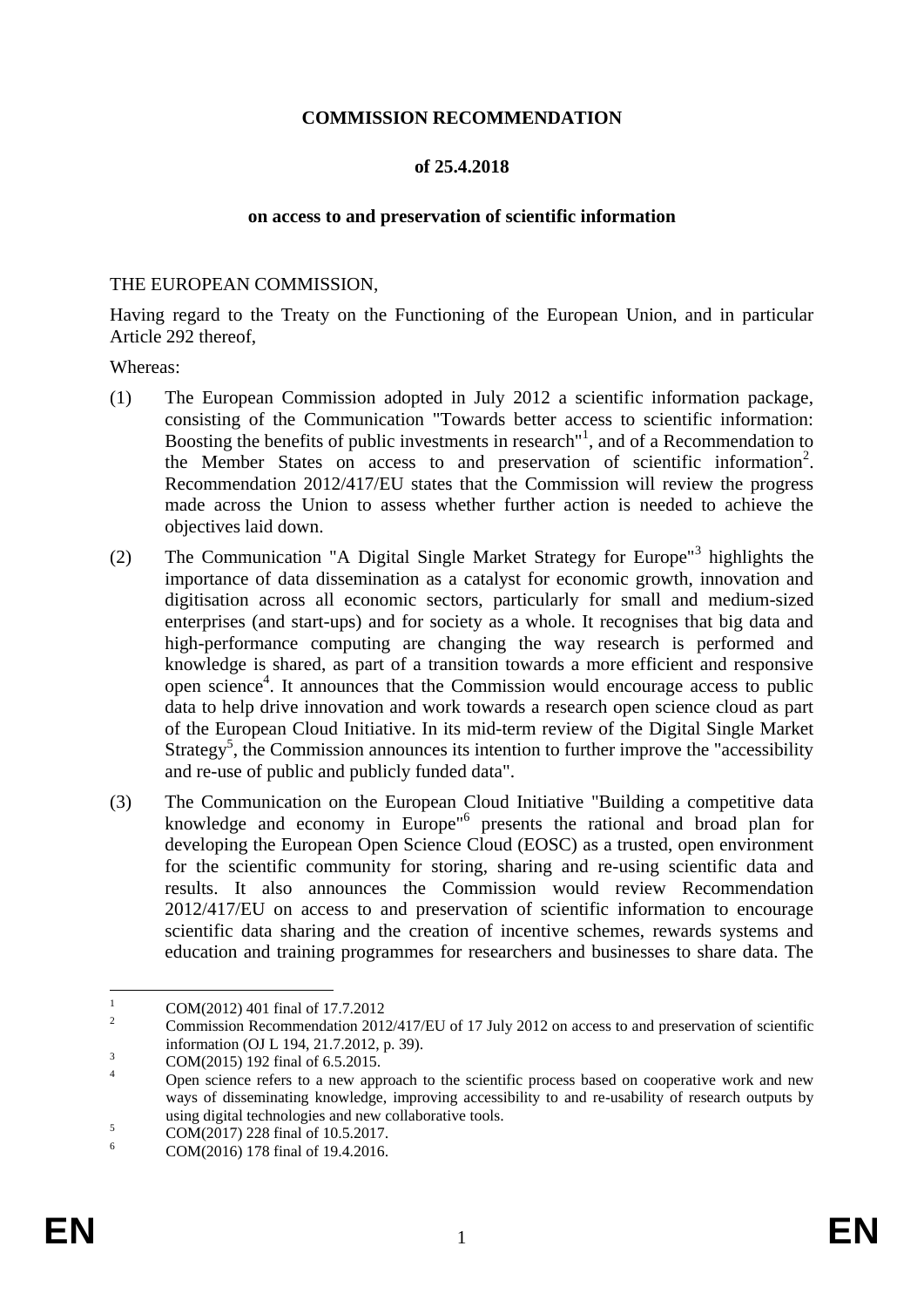Staff Working Document "Implementation Roadmap for the EOSC"<sup>7</sup> presents the results of the exploration with Member States and stakeholders of possible governance and financing mechanisms for the EOSC and further details the action lines for developing the EOSC as a federation of research data infrastructures.

- (4) Directive  $2003/98$ /EC of the European Parliament and of the Council<sup>8</sup> establishes the principle that all accessible data held by a public sector body need to also be reuseable for commercial and non-commercial purposes by all interested parties under non-discriminatory conditions for comparable categories of re-use and at the marginal cost linked to the distribution of the data, at maximum.
- (5) Open access<sup>9</sup> policies aim to provide researchers and the public at large with access to peer-reviewed scientific publications, research data and other research outputs free of charge in an open and non-discriminatory manner as early as possible in the dissemination process, and enable the use and re-use of scientific research results. Open access helps enhance quality, reduce the need for unnecessary duplication of research, speed up scientific progress, help to combat scientific fraud, and can overall favour economic growth and innovation. Beside open access, data management planning is becoming a standard scientific practice.
- (6) Open access is a means of dissemination for researchers who may decide to publish their work, in particular in the context of publicly-funded research. Licensing solutions should aim at facilitating the dissemination and re-use of scientific publications.
- (7) Preservation of scientific research results is in the public interest. It has traditionally been under the responsibility of libraries or archives, especially national legal deposit libraries. The volume of research results generated is constantly growing. Mechanisms, infrastructures and software solutions should be in place to enable longterm preservation of research results in digital form. Sustainable funding for preservation is crucial as curation costs for digitised content are still relatively high. Given the importance of preservation for the future use of research results, the establishment or reinforcement of policies in this area should be recommended to Member States.
- (8) Technological progress has allowed for the creation of web-based research infrastructures set up by national governments, universities or research organisations. They support the objectives of this Recommendation by helping researchers to manage the results of their research and enabling dissemination. The Communication on the European Cloud Initiative announced that "the European Open Science Cloud will start by federating existing scientific data infrastructures, today scattered across disciplines and Member States." It is appropriate to identify and recommend the measures at national level that should enable proper functioning and use of the EOSC.
- (9) Technological progress has over time caused a major shift in the world of science towards increasingly collaborative methods, and has steadily contributed to an increasing volume of scientific material. In a scientific approach that is becoming increasingly collaborative and transparent, it should be ensured that researchers at all stages of their education and career have access to professional development,

 $\frac{1}{7}$ SWD(2018) 83 final of 14.3.2018.

<sup>8</sup> Directive 2003/98/EC of the European Parliament and of the Council of 17 November 2003 on the reuse of public sector information (OJ L 345, 31.12.2003, p. 90).

<sup>&</sup>lt;sup>9</sup><br>Open access refers to the possibility to access and re-use digital research outputs with as few restrictions as possible.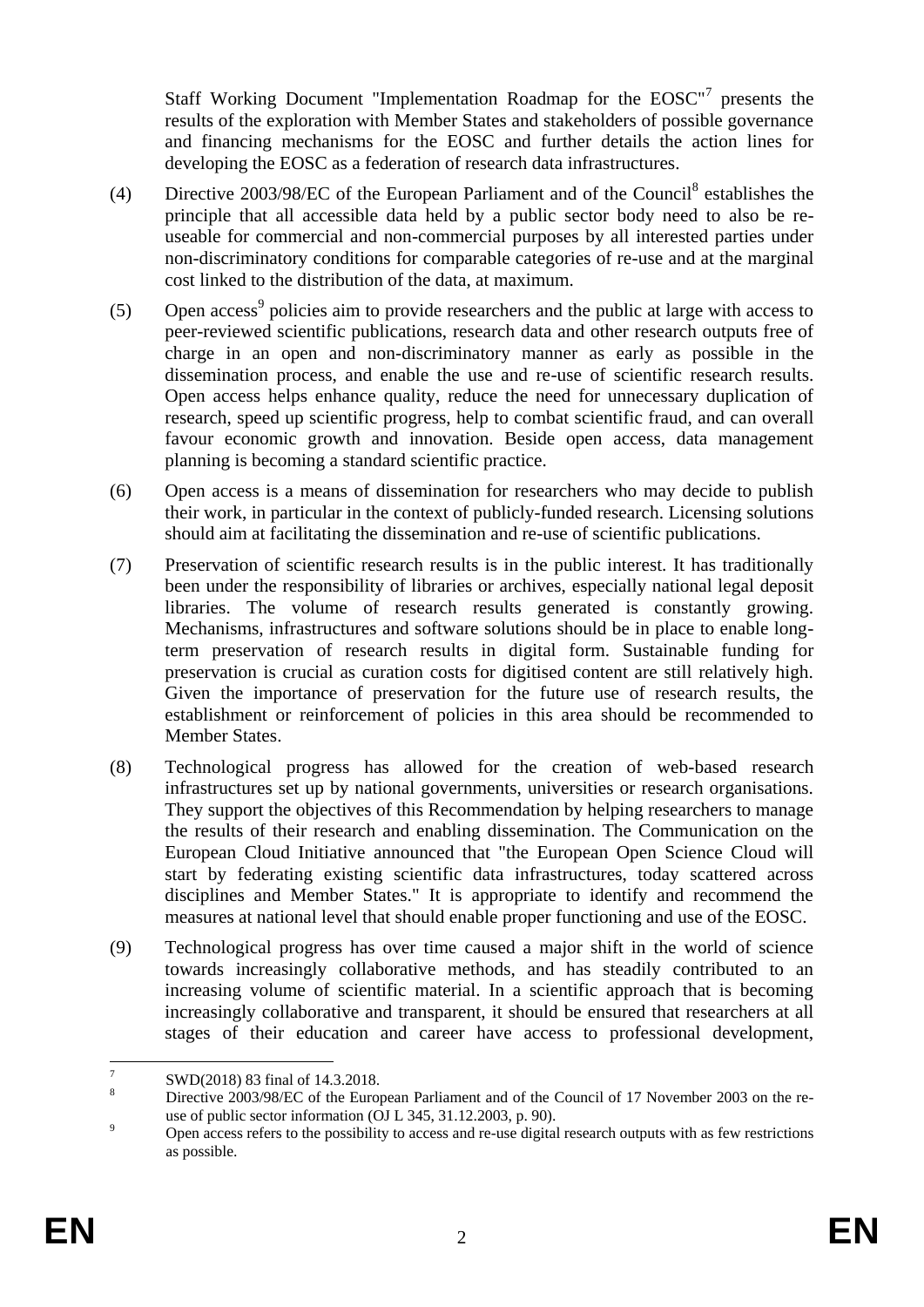including through higher education programmes. They should also have the possibility to develop the appropriate skills to fully engage with open science, as outlined by the 'Digital Education Action Plan'<sup>10</sup>.

- (10) Incentives and rewards are important aspects in a professional career. Although researchers are encouraged to move across borders, disciplines and sectors, and to participate in the culture of sharing their results, this is often not rewarded or reflected in their professional career development. Transparent and responsible indicators are being developed to support the implementation of open science practices in modern universities. Upgraded rewarding mechanisms that take into account new generation metrics could be used to better measure the quality of European research and provide a valuable incentive for researchers to share the result of their research, and for universities to become more entrepreneurial while fostering competition within the internal market.
- (11) Member States should continue to support open science and open access, as stated in the Council Conclusions on "open, data-intensive and networked research as a driver for faster and wider innovation"<sup>11</sup> and on "the transition towards an open science system" $^{12}$ .
- (12) The move towards open access is a worldwide endeavour. Member States have been part of this endeavour and should be supported in enhancing an open, collaborative research environment based on reciprocity at a global level. Open science is a key feature of Member States' policies for responsible research and for open innovation. As new digital technologies become available, research and funding policies should adapt to this new environment.
- (13) The Commission has been leading by example to maximize access to and re-use of research results generated in an open science environment, including in the Framework Programmes, and by applying an open data policy to the research data of the Commission's Joint Research Centre.
- (14) There have been many advances in the areas dealt with in Recommendation 2012/417/EU and in the other documents listed in the preceding recitals, but not all targets have been met and progress has been uneven among Member States. A greater effort by all Member States is needed in order to make the most of Europe's research and innovation potential.
- (15) This Recommendation builds on and replaces Commission Recommendation  $2012/417/EU$  of 17 July 2012 on access to and preservation of scientific information<sup>13</sup>,

### HAS ADOPTED THIS RECOMMENDATION:

#### *Open access to scientific publications*

1. Member States should set and implement clear policies (as detailed in national action plans) for the dissemination of and open access to scientific publications resulting from publicly funded research. Those policies and action plans should provide for:

<sup>10</sup>  $10$  COM(2018) 22 final.

<sup>&</sup>lt;sup>11</sup> Council Conclusions  $9360/15$  of 29.5.2015.

<sup>&</sup>lt;sup>12</sup> Council Conclusions 9526/16 of 27.5.2016.

<sup>13</sup> OJ L 194 of 21.7.2012, p. 39.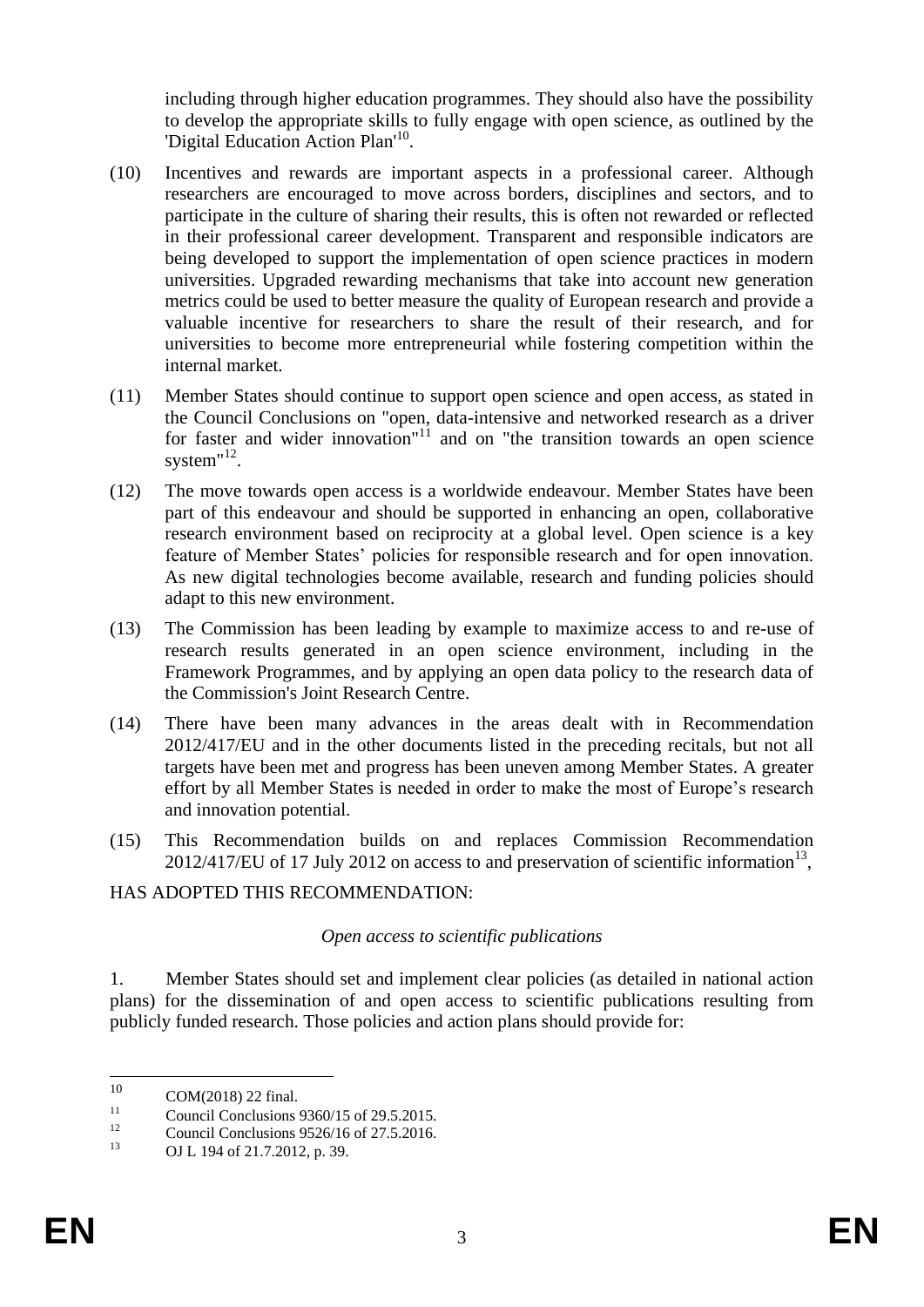- concrete objectives and indicators to measure progress;

implementation plans, including the allocation of responsibilities and appropriate licensing;

associated financial planning.

Member States should ensure, in compliance with the EU acquis on copyright and related rights, that as a result of these policies or action plans:

all scientific publications resulting from publicly-funded research are made available in open access as from 2020 at the latest;

whatever the channel of publication (scientific journal, digital infrastructure, multimedia channels, or any new and experimental methods of scholarly communication), open access to publications resulting from publicly funded research be granted as soon as possible, preferably at the time of publication, and in any case no later than six months after the date of publication (no later than twelve months for social sciences and humanities);

taking into account technological developments, licensing terms used on the market do not unduly restrict text and data mining of publications resulting from publicly funded research, in accordance with and without prejudice to applicable copyright legislation;

researchers, when entering into contractual agreements with scientific publishers, retain the necessary intellectual property rights, inter alia, to comply with the open access policy requirements. This concerns in particular self-archiving and re-use (notably through text and data mining);

information is published about agreements between public institutions or groups of public institutions and publishers on the supply of scientific information, in order to enhance market transparency and fair competition, without prejudice to the protection of know-how and business information (trade secrets). This should include all sorts of agreements covering in particular the so-called 'big deals' (i.e. bundles of print and electronic journal subscriptions offered at discounted prices) and the related 'offsetting deals' aimed at obtaining discounted open access publishing fees for consortia;

innovative companies, in particular small and medium-sized enterprises, independent researchers (for instance citizen scientists), the public sector, the press and citizens at large have, in a transparent and non-discriminatory manner, the widest possible access to scientific publications of the results of research that receives public funding in view of enabling innovation, empowering the public sector and informing citizens.

2. Member States should ensure that research funding institutions responsible for managing public research funding and academic institutions receiving public funding implement the policies and national action plans referred to in point 1 at national level in a coordinated way by:

setting institutional policies for the dissemination of and open access to scientific publications, and establishing implementation plans;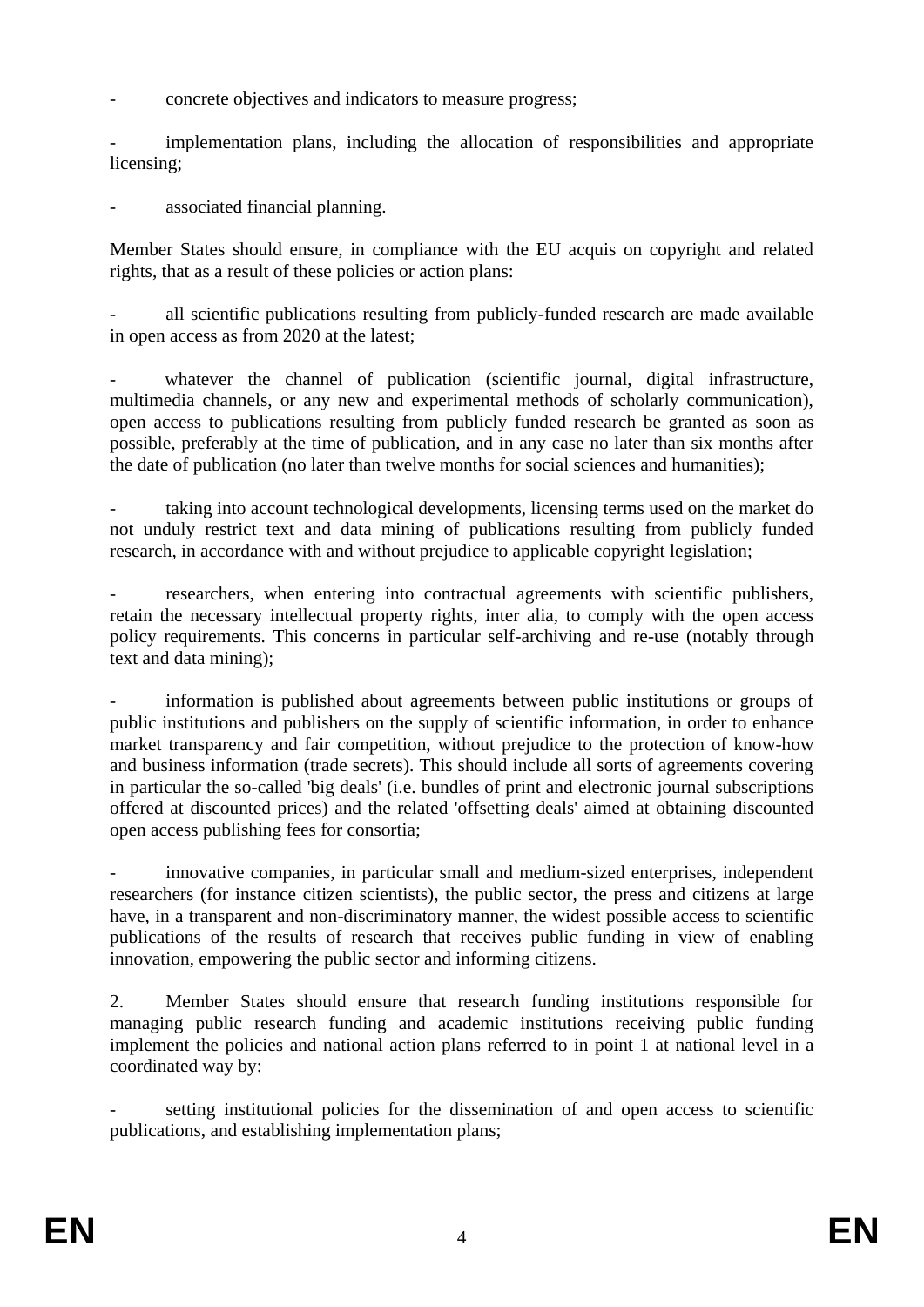including requirements for open access as a condition to give out grant agreements or to provide other financial support for research, together with mechanisms for monitoring compliance with these requirements and follow up actions to correct cases of non-compliance;

making the necessary funding available for dissemination (including open access and re-use) in a transparent and non-discriminatory manner allowing for different channels, including digital infrastructures where appropriate, as well as new and experimental methods of scholarly communication;

providing guidance to researchers on how to comply with open access policies, and supporting them to do so, especially regarding the management of their intellectual property rights to ensure open access to their publications;

- conducting joint negotiations with publishers to obtain transparent and the best possible terms for access to publications, including use and re-use;

- ensuring that publications resulting from public funding are easily identifiable by appropriate technical means, including through metadata attached to electronic versions of the research output and persistent identifiers.

### *Management of research data, including open access*

3. Member States should set and implement clear policies (as detailed in national action plans) for the management of research data resulting from publicly funded research, including open access. Those policies and action plans should provide for:

- concrete objectives and indicators to measure progress;

implementation plans, including the allocation of responsibilities and appropriate licensing;

associated financial planning.

Member States should ensure that, as a result of these policies or action plans:

- data management planning becomes a standard scientific practice early in the research process when data is generated or collected, including through the requirement of data management plans;

research data that results from publicly funded research becomes and stays findable, accessible, interoperable and re-usable ("FAIR principles") within a secure and trusted environment, through digital infrastructures (including those federated within the European Open Science Cloud (EOSC), where relevant), unless this is not possible or is incompatible with the further exploitation of the research results ("as open as possible, as closed as necessary"). This could be for reasons, in particular, of privacy, trade secrets, national security, legitimate commercial interests and to intellectual property rights of third parties. Any data, know-how and/or information whatever its form or nature which is held by private parties in a joint public/private partnership prior to the research action should not be affected by these policies or national action plans;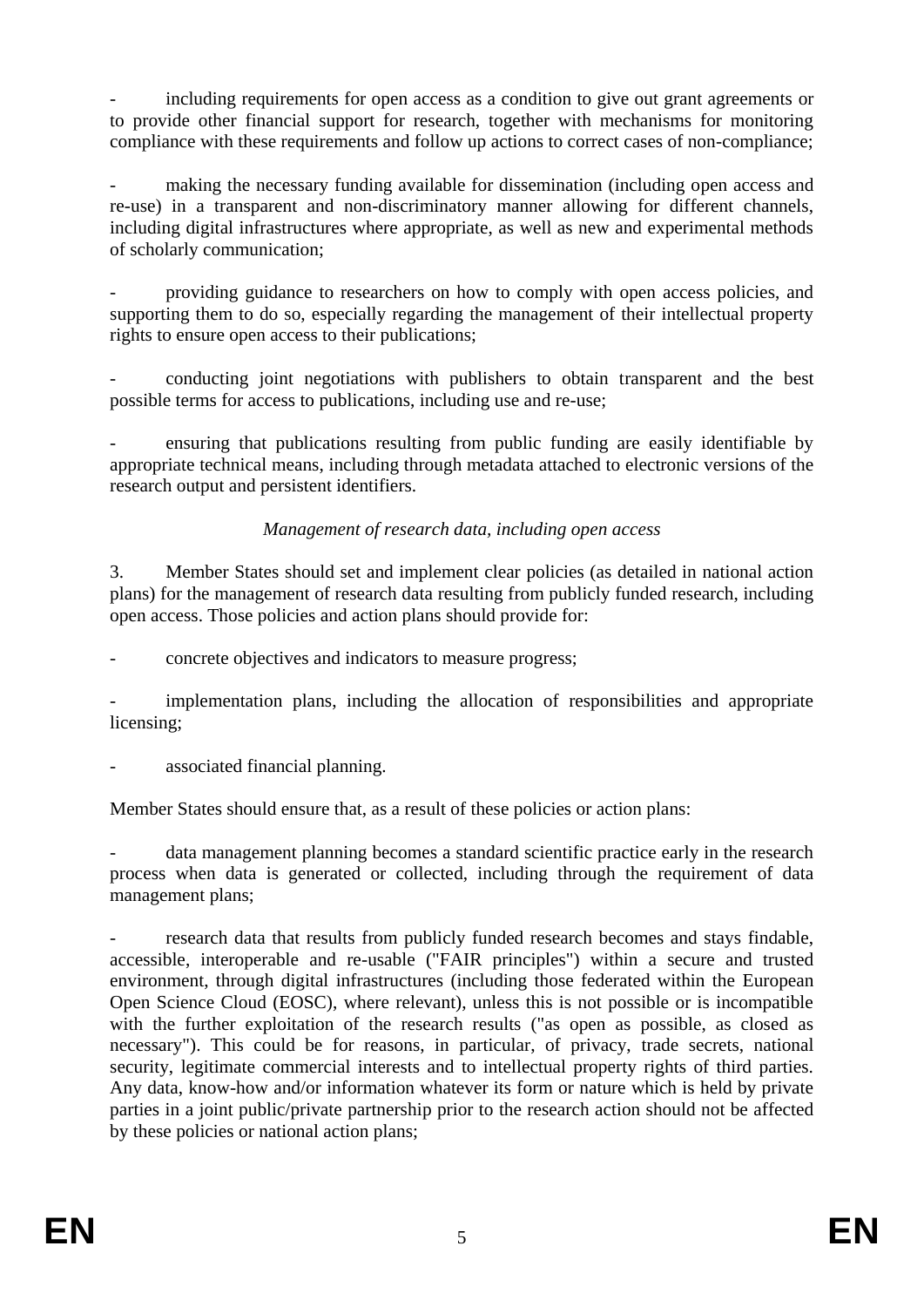taking into account technological developments (including of dynamic (real-time) data), licensing terms used on the market do not unduly restrict text and data mining of research data resulting from publicly funded research, in accordance with and without prejudice to the applicable copyright legislation;

innovative companies, in particular small and medium-sized enterprises, independent researchers (for instance citizen scientists), the public sector, the press and citizens at large have, in a transparent and non-discriminatory manner, the widest possible access to the research data of the results of research that receives public funding in view of enabling innovation, empowering the public sector and informing citizens.

4. Member States should ensure that research funding institutions responsible for managing public research funding and academic institutions receiving public funding implement the policies and national action plans referred to in point 3 at national level in a coordinated way by:

setting institutional policies for research data management, and establishing implementation plans;

including requirements for data management plans and open access to research data as a principle ("as open as possible, as closed as necessary") for projects producing research data in grant agreements and other financial support for research, together with mechanisms for monitoring compliance with those requirements and follow up actions to correct cases of noncompliance;

making the necessary funding for data management available;

- providing guidance to researchers on how to comply with research data management policies, and supporting them to do so, especially regarding the development of sound data management planning skills and digital infrastructures that support access to and preservation of research data;

- ensuring that datasets are easily identifiable through persistent identifiers and can be linked to other datasets and publications through appropriate mechanisms, and that additional information is provided to enable their proper evaluation and use.

#### *Preservation and re-use of scientific information*

5. Member States should set and implement clear policies (as detailed in national action plans) for reinforcing the preservation and re-use of scientific information (publications, data sets and other research outputs). Those policies and action plans should provide for:

- concrete objectives and indicators to measure progress;

implementation plans, including the allocation of responsibilities and appropriate licensing;

associated financial planning.

Member States should ensure that, as a result of those policies or action plans: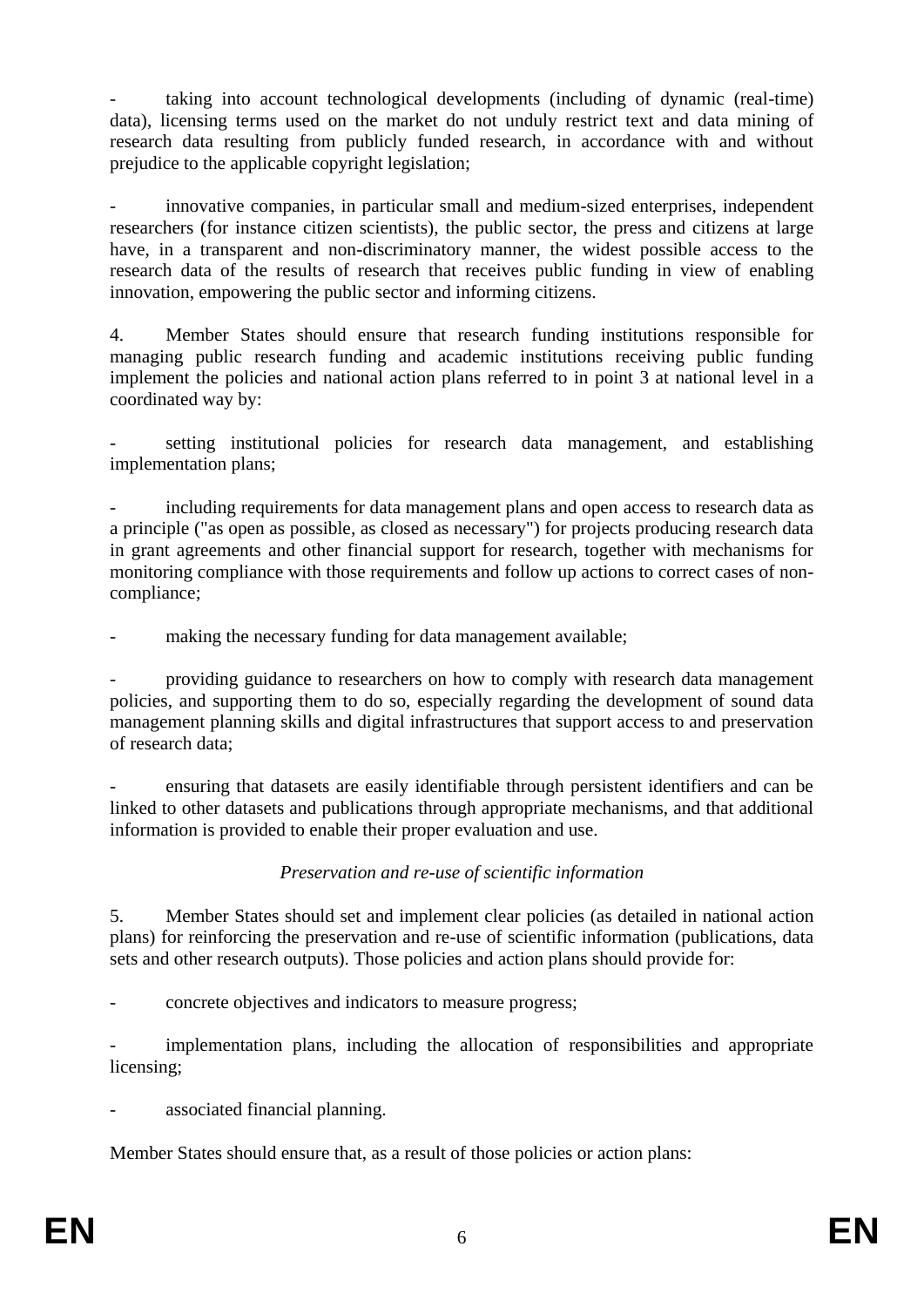academic institutions receiving public funding develop policies on the preservation of their scientific output;

an effective system of deposit for electronic scientific information is in place, covering born-digital publications and the related research output;

scientific information selected for long-term preservation receives appropriate curation, along with hardware and software necessary to allow the re-use of the information;

unique identification (interlinking of research outputs, researchers, their affiliations and funders, and contributors) is promoted through a wide range of persistent identifiers, in order to enable findability, reproducibility and long-term preservation of the research results;

machine-readable licensing systems and conditions are in place, compatible with already existing open licenses, which allow the re-use of scientific information resulting from publicly-funded research in accordance with and without prejudice to applicable copyright legislation, in order to enable legal re-use and preservation;

- the conditions for stakeholders to offer value-added services based on the re-use of scientific information are fostered.

### *Infrastructures for open science*

6. Member States should set and implement clear policies (as detailed in national action plans) for further developing infrastructures underpinning the system for access to, preservation, sharing and re-use of scientific information and for promoting their federation within the EOSC. Those policies and action plans should provide for:

- concrete objectives and indicators to measure progress;

implementation plans, including the allocation of responsibilities and appropriate licensing;

associated financial planning.

Member States should ensure that, as a result of these policies or national action plans:

resources are earmarked, leveraged and built to be economically efficient and to innovate while fostering competition within the internal market;

the quality and reliability of the infrastructure are ensured, including through the use of widely recognised certification mechanisms, specifications and standards;

researchers have an increased access, in a transparent and non-discriminatory manner, to research resources and services for storing, managing, analysing, sharing, and re-using scientific information, including through the EOSC, when available:

- through the use of additional indicators and metrics, infrastructures are fit to collect information that underpins the monitoring and assessment of openness and open science as well as of research and career evaluation.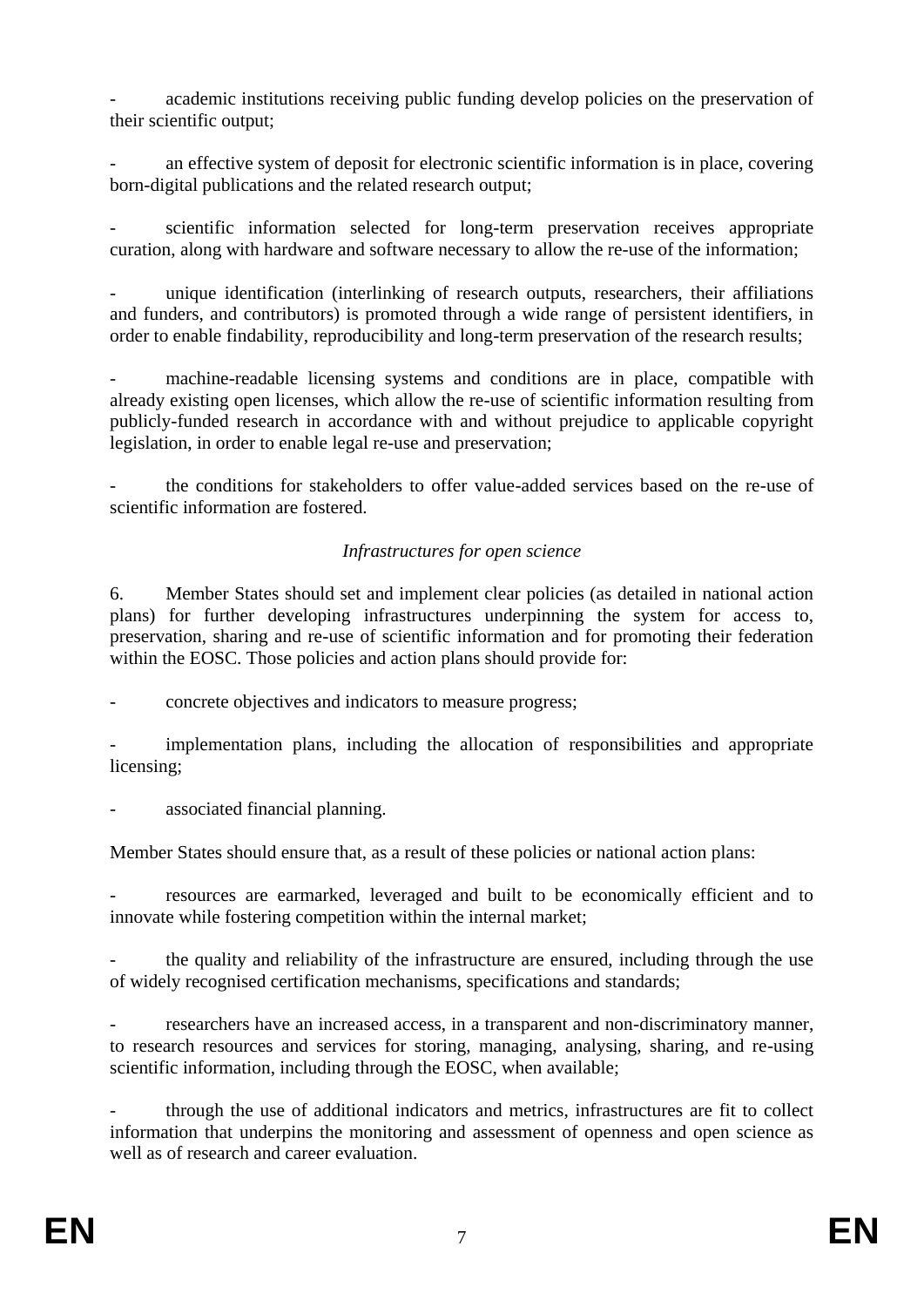7. Member States should ensure synergies among national infrastructures, with the EOSC and other global initiatives by:

engaging into the definition of standards for data and services to be accessed through the EOSC, as well as indicators and metrics to measure research impact in the context of the EOSC;

- guaranteeing the interoperability of newly developed or upgraded infrastructures so that they take account of the development of the EOSC and, thus, prevent the emergence of silos, contributing to the reduction of fragmentation and promotion of scientific discovery and collaboration across disciplines and countries;

- preparing the ground for the use of services and the sharing of scientific information through the EOSC.

### *Skills and competences*

8. Member States should set and implement clear policies (as detailed in national action plans) for the necessary skills and competences of researchers and personnel of academic institutions regarding scientific information. Those policies and action plans should provide for:

- concrete objectives and indicators to measure progress;
- implementation plans, including the allocation of responsibilities;

associated financial planning.

Member States should ensure that, as a result of those policies or action plans:

the necessary training and education are provided about open access, data research management, data stewardship, data preservation, data curation and open science, as part of the higher education and training system, at all career stages, and they reach on-the-job best practice in the industry;

the promotion or implementation, or both, of advanced-degree programmes of new professional profiles in the area of data handling technologies are provided;

the development and training of data-intensive computational science experts are supported, including for data specialists, technicians and data managers.

### *Incentives and rewards*

9. Member States should set and implement clear policies (as detailed in national action plans) for adjusting, with regards to scientific information, the recruitment and career evaluation system for researchers, the evaluation system for awarding research grants to researchers, and the evaluation systems for research performing institutions. Those policies and action plans should provide for:

- concrete objectives and indicators to measure progress;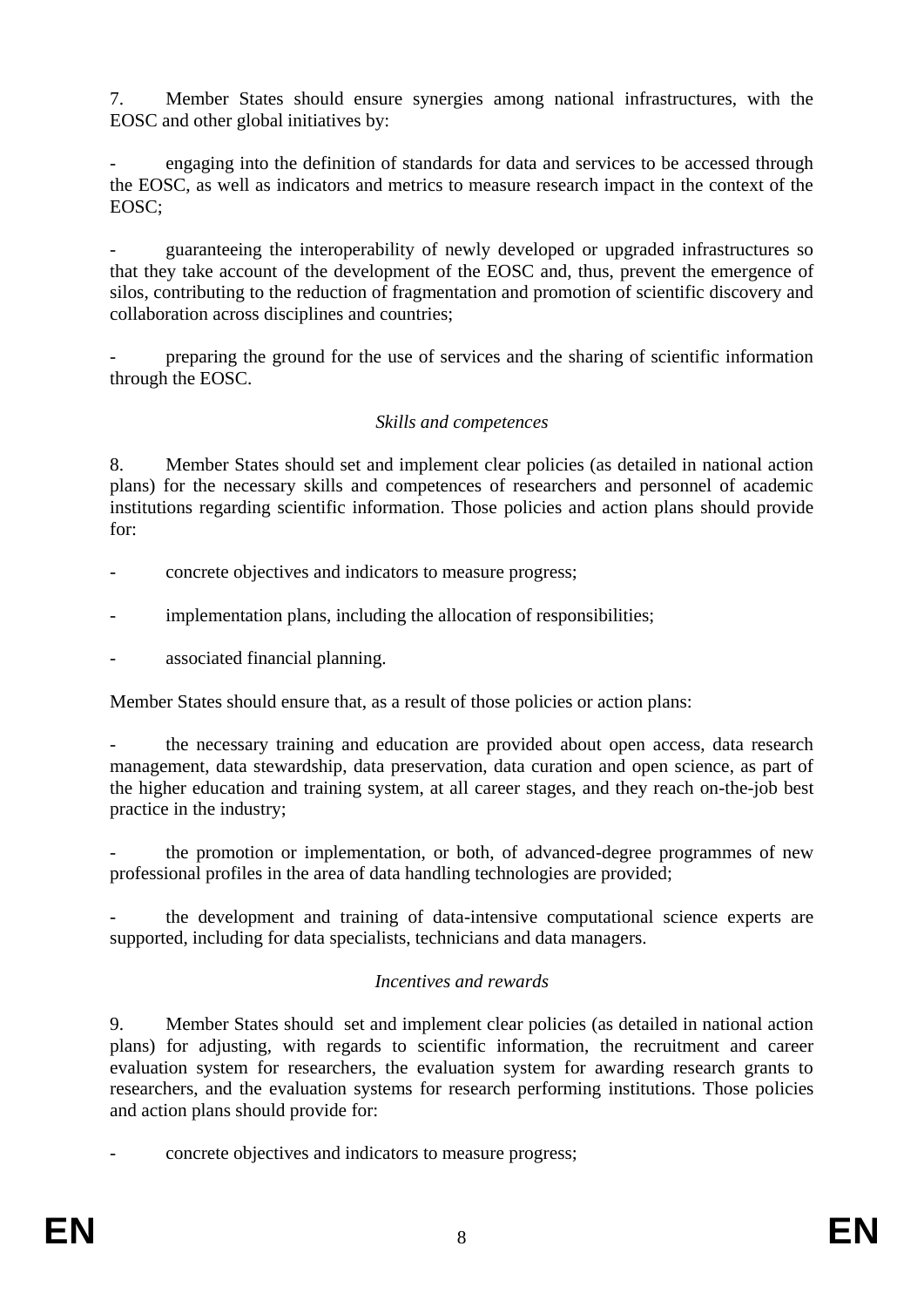- implementation plans, including the allocation of responsibilities;
- associated financial planning.

Member States should ensure that, as a result of those policies or action plans:

the academic career system supports and rewards researchers who participate in a culture of sharing the results of their research, in particular by ensuring early sharing and open access to their publications and other research outputs;

institutions responsible for managing public research funding and academic institutions that are publicly funded assist in implementing national policy by putting in place mechanisms enabling, measuring and rewarding the sharing of scientific information;

research and career evaluation systems are enriched through the introduction of additional indicators and metrics that can inform assessment on openness, including but not only on the broader social impact of research and at the individual level of a researcher ('new generation metrics').

*Multi-stakeholder dialogue on open science at national, European and international level*

10. Member States should participate in multi-stakeholder dialogues on the transition towards open science at national, European and international level on each of the issues addressed in points 1 to 9.

Member States should ensure that:

- those dialogues strengthen a linked open science technological environment that covers all research outputs from all phases of the research life cycle (data, publications, software, methods, protocols, etc.);

a systemic change towards open science is gradually achieved and includes, beyond the technological change and efficiency, the principle of reciprocity, cultural change among researchers, as well as institutional change in research within academic institutions and funders towards open science, including where applicable issues such as research integrity and ethics.

#### *Structured coordination of Member States at Union level and follow-up to this Recommendation*

11. Member States should have a national point of reference the tasks of which would be:

- coordinating the measures listed in this Recommendation;

acting as an interlocutor with the Commission on questions pertaining to access to and preservation of scientific information, in particular better definitions of common principles and standards, implementation measures and new ways of disseminating and sharing research results in the European Research Area;

reporting on the follow-up to this Recommendation.